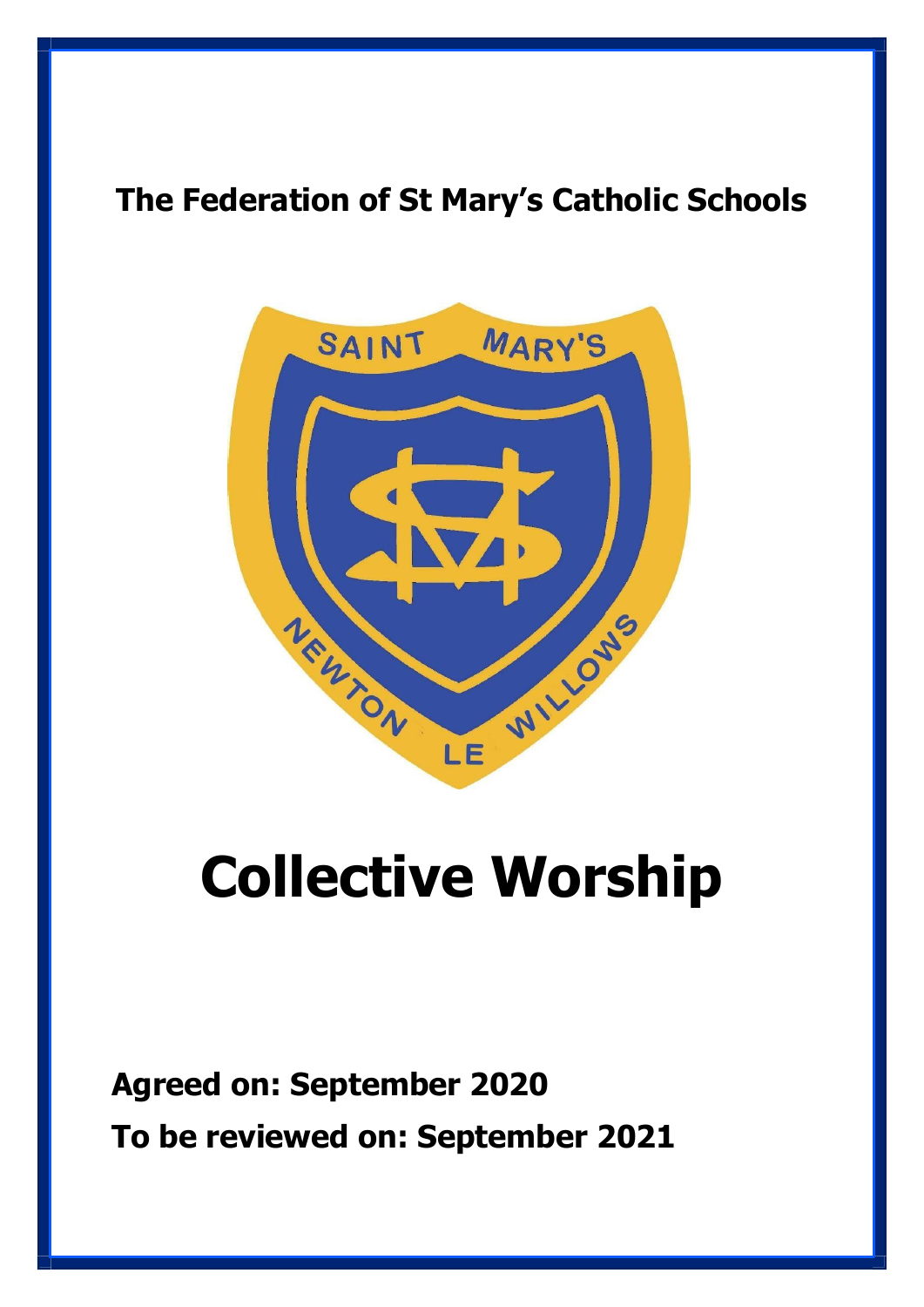## **What Collective Worship is**

At St Mary's we believe that God is present and active in all authentic human experience. We already have a graced life and worship is naming and celebrating this reality in the Christian tradition. God is reached through the world and adored within it. Creating a sacred space for worship is to create a space where the unity of God and creation is reverently symbolised and celebrated. Worship and the words and rituals we use should not sever us from the ordinary circumstances of our lives but rather unite us more closely to them.

- Worship remembers and celebrates the marvellous things God works in our lives. It celebrates God's presence in our lives. Worship should not feel like an interruption from a different world. It is a spontaneous response to life.
- Collective Worship is concerned with giving glory, honour, praise and thanks to God. It is our loving response, in word and action, to God's invitation to enter into relationship made possible through the work of Jesus Christ and the witness of the Holy Spirit.
- Worship is at the very heart of our school and reflects something special or separate from ordinary school activities.

Prayer may be an individual experience, or if it is an activity with others may form part of an act of worship.

All liturgies involve the praise, thanksgiving and adoration of God and are, therefore, acts of worship. However, not all worship will be liturgy as it may or may not include symbol and action.

# **The Aims of Collective Worship**

We believe that Collective Worship in our school aims to provide opportunity for all pupils and staff:

- To contemplate something of the mystery of God
- To reflect on spiritual and moral issues
- To explore their own beliefs
- To reflect on personal issues
- To respond to and celebrate life
- To experience a sense of belonging and develop community spirit
- To develop a common ethos and shared values
- To enrich religious experience
- To grow in liturgical understanding and development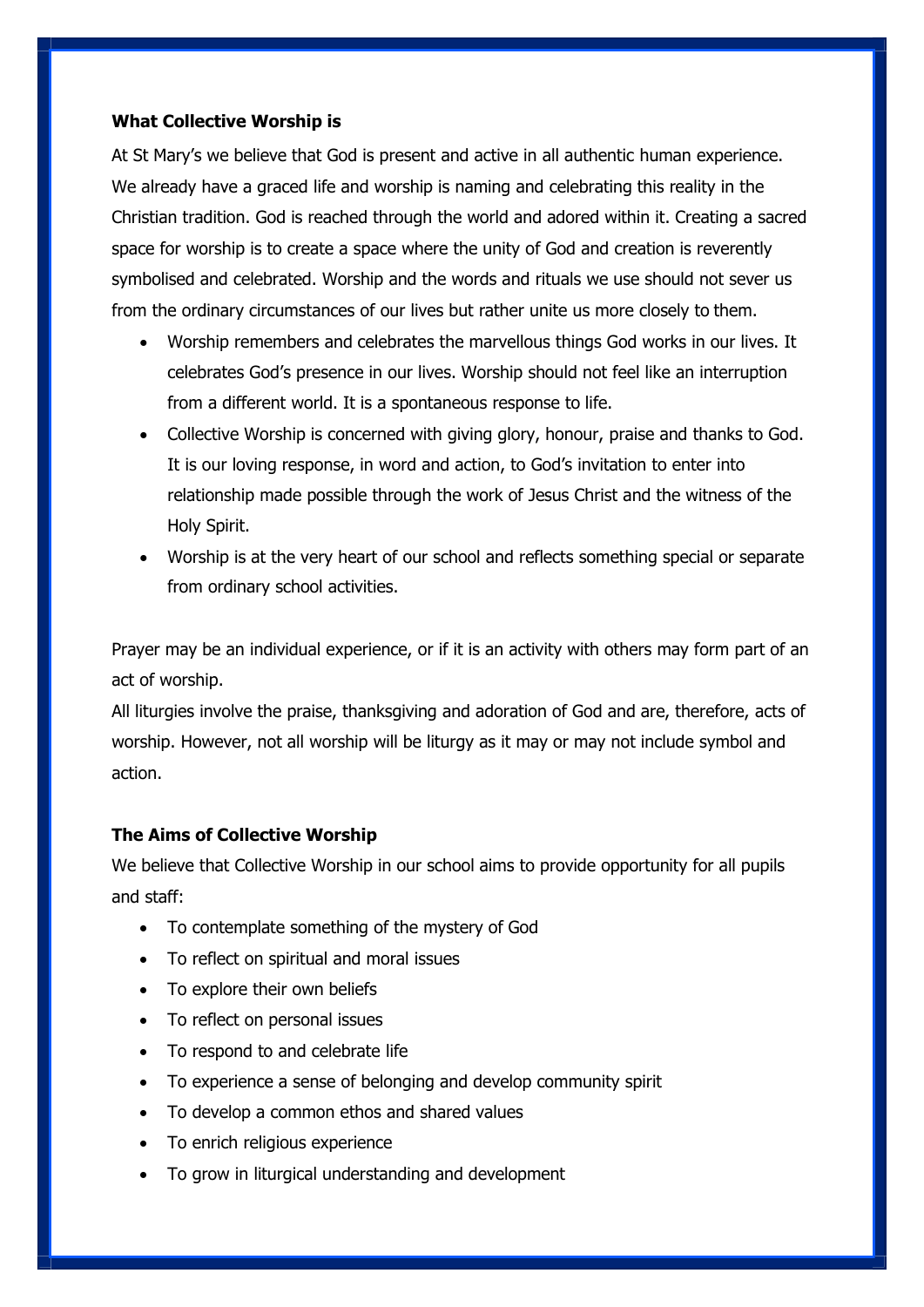- To reinforce prayers which are part of the Catholic tradition
- To reinforce positive attitudes
- To participate fully
- To take time out 'to wonder at', 'to come to terms with' and 'to give worth to.'

## **Principles of Collective Worship**

All Acts of Worship in this school will:

- Give glory and honour to God
- Be a quality activity, fundamental to the life of the school and its Catholic character
- Develop in pupils skills that enable them to prepare, organise and lead worship rather than always participating or contributing in a taken way
- Give pupils positive liturgical experiences, appropriate to their age, aptitude and family backgrounds in order to prepare them for the liturgical life of the Church. In order to do this celebrations will:
- Be short and appropriately pace, one minute for each year of child's age as a guideline, i.e. KS1 5-6 minutes, KS2 7-10 minutes.
- Be simple, including a range of experiences offered in a variety of groupings and in a variety of settings.

### **Collective Worship at St Mary's:**

At St Mary's, there are many opportunities for worship in different forms. Time and space are set aside to:

- wonder at
- contemplate
- mark as special
- come to terms with
- give worth to the mystery of life faith they have explored
- grow in awareness of and actively respond to the spiritual dimension of life
- develop the capacities and skills to participate in and plan worship and celebrations

Each day opportunities are taken for collective worship in all classes. This will include the use of formal and informal prayer. The collective worship at St Mary's follows the liturgical year. The scripture used reflects that used during Mass on the previous Sunday.

Class teachers will plan worship based on the scripture and targeted at an appropriate level for the age of the children. Children begin to lead collective worship in class and are give the necessary support to help plan for their class.